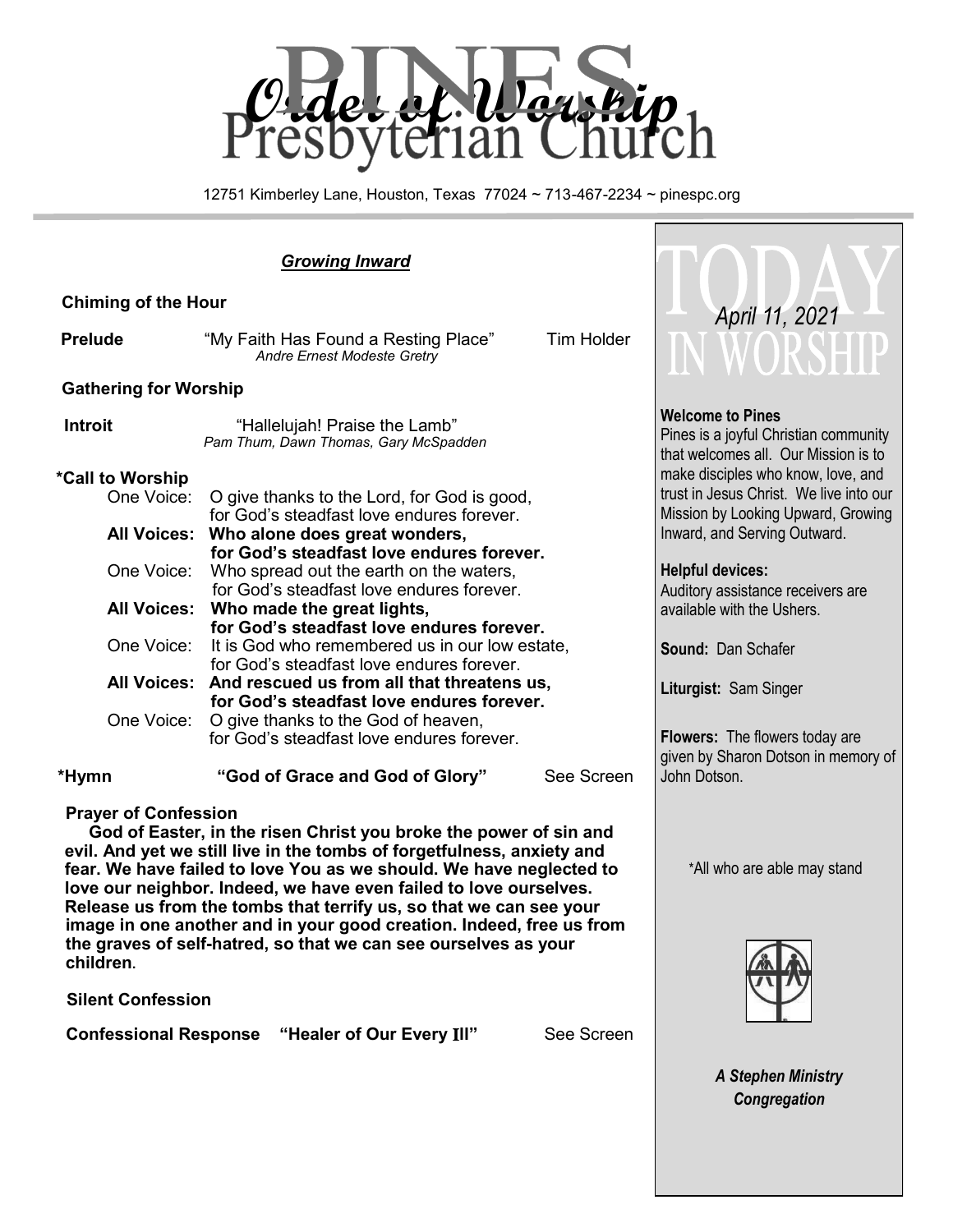#### **Assurance of Grace**

One Voice: The mercy of the Lord is sure. In Christ we are forgiven. **All Voices: We are set free from the chains that bind us so that we can be Easter people. Thanks be to God!**

## **\*Gloria Patri**

**Glory be to the Father, and to the Son, and to the Holy Ghost; As it was in the beginning, is now and ever shall be, world without end. Amen. Amen.** 

#### *Looking Upward*

# **Children's Message**

 **This, this is where children belong, welcomed as part of the worshiping throng. Water, God's Word, bread and cup, prayer and song: This is where children belong. This is where children belong.** 

| <b>First Reading</b>  |                                                                                       | 1 John1:5-9         |
|-----------------------|---------------------------------------------------------------------------------------|---------------------|
| <b>Anthem</b>         | "I Will Bless the Lord"<br>Bobby Agosto,<br><b>Baritone</b><br><b>Frank Hernandez</b> |                     |
| <b>Second Reading</b> |                                                                                       | John 20:24-29       |
| <b>Sermon</b>         | "I Doubt That"                                                                        | <b>Jesse Parker</b> |
| *Hymn                 | "My Faith Looks Up to Thee"                                                           | See Screen          |
|                       | <b>Serving Outward</b>                                                                |                     |
|                       | Prayers of the People and the Lord's Prayer                                           |                     |
| <b>Hymn</b>           | "Great Is Thy Faithfulness"                                                           | See Screen          |

**\*Charge and Benediction**

**Benediction Response "Blessed Assurance"** See Screen

#### **\*Sending Out The Light of Christ**

**\*Postlude** "My Hope is in the Lord" *Michael James, Norman J. Clayton*

Words printed by permission CCLI 998238 Portions of our liturgy are from The Abingdon Worship Annual 2020. Copyright © 2019 by Abingdon Press. Used by permission.

#### **The Lord's Prayer**

Our Father, who art in heaven, hallowed be thy name. Thy kingdom come, thy will be done, on earth as it is in heaven. Give us this day our daily bread; and forgive us our debts, as we forgive our debtors; and lead us not into temptation, but deliver us from evil. For thine is the kingdom and the power and the glory, forever. Amen.

 $\overline{\phantom{a}}$  ,  $\overline{\phantom{a}}$  ,  $\overline{\phantom{a}}$  ,  $\overline{\phantom{a}}$  ,  $\overline{\phantom{a}}$  ,  $\overline{\phantom{a}}$  ,  $\overline{\phantom{a}}$  ,  $\overline{\phantom{a}}$  ,  $\overline{\phantom{a}}$  ,  $\overline{\phantom{a}}$  ,  $\overline{\phantom{a}}$  ,  $\overline{\phantom{a}}$  ,  $\overline{\phantom{a}}$  ,  $\overline{\phantom{a}}$  ,  $\overline{\phantom{a}}$  ,  $\overline{\phantom{a}}$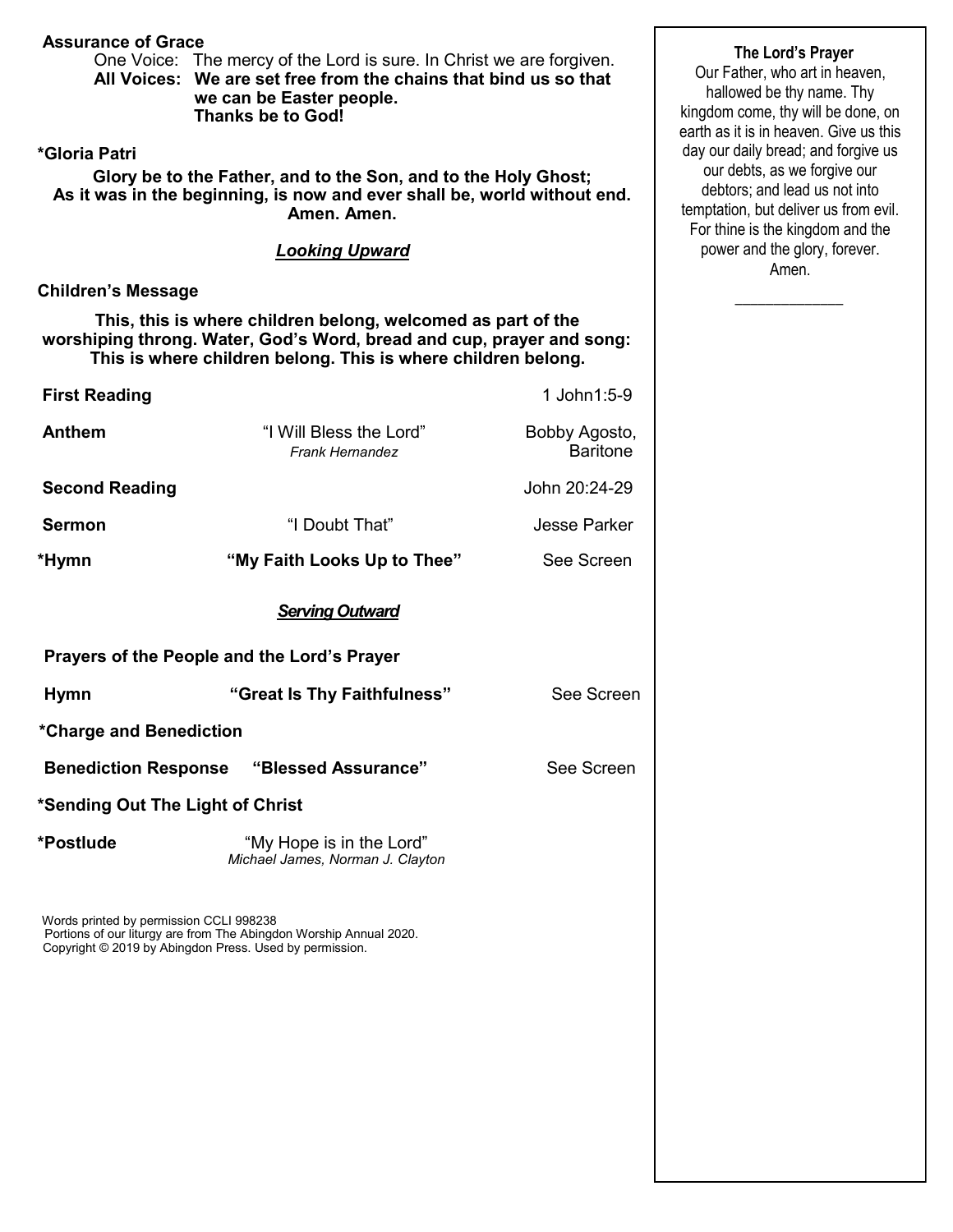# *Calendar for the Week of April 11, 2021*

| Today     | p.m.         | 5:00<br>8:00                   | In-Car-Nation WorshipBack Parking Lot                                                                                            |
|-----------|--------------|--------------------------------|----------------------------------------------------------------------------------------------------------------------------------|
| Monday    | a.m.<br>p.m. | 10:00<br>12:00<br>6:00<br>6:30 | Worship Committee MeetingFellowship Hall<br>Property Committee MeetingC3 In Person/Zoom<br>Staff Committee Meeting(Meet by Zoom) |
| Tuesday   | a.m.         | 7:00                           | Men's Bible Study(Meet by Zoom)                                                                                                  |
| Wednesday | p.m.         | 1:30<br>8:00                   |                                                                                                                                  |
| Thursday  | p.m.         | 11:00                          |                                                                                                                                  |
| Friday    | a.m./p.m     |                                |                                                                                                                                  |
| Saturday  | a.m.         | 9:00                           |                                                                                                                                  |
| Sunday    | a.m          | 9:00                           |                                                                                                                                  |
|           |              | 9:15                           | Adult Sunday School  Fellowship Hall                                                                                             |
|           |              | 9:15                           |                                                                                                                                  |
|           |              | 9:15                           | Youth Sunday SchoolHigh School Room                                                                                              |
|           |              | 10:45                          | Worship ServiceSanctuary/Live Streaming on Web<br>and Facebook                                                                   |
|           | p.m.         | 5:00                           | In-Car-Nation Worship Back Parking Lot                                                                                           |
|           | p.m.         | 8:00                           |                                                                                                                                  |

#### **SERMON NOTES**

 $\Omega$ 

**Instagram.com/pineshouston**

**Get the latest announcements and reminders right before events happen. Find us here: https://twitter.com/HoustonPines.** 

 **Find us on Facebook www.facebook.comPinesPresbyterian Church-1425251917704955/**

 **The newsletter is available in the Narthex for those unable to access it online.**